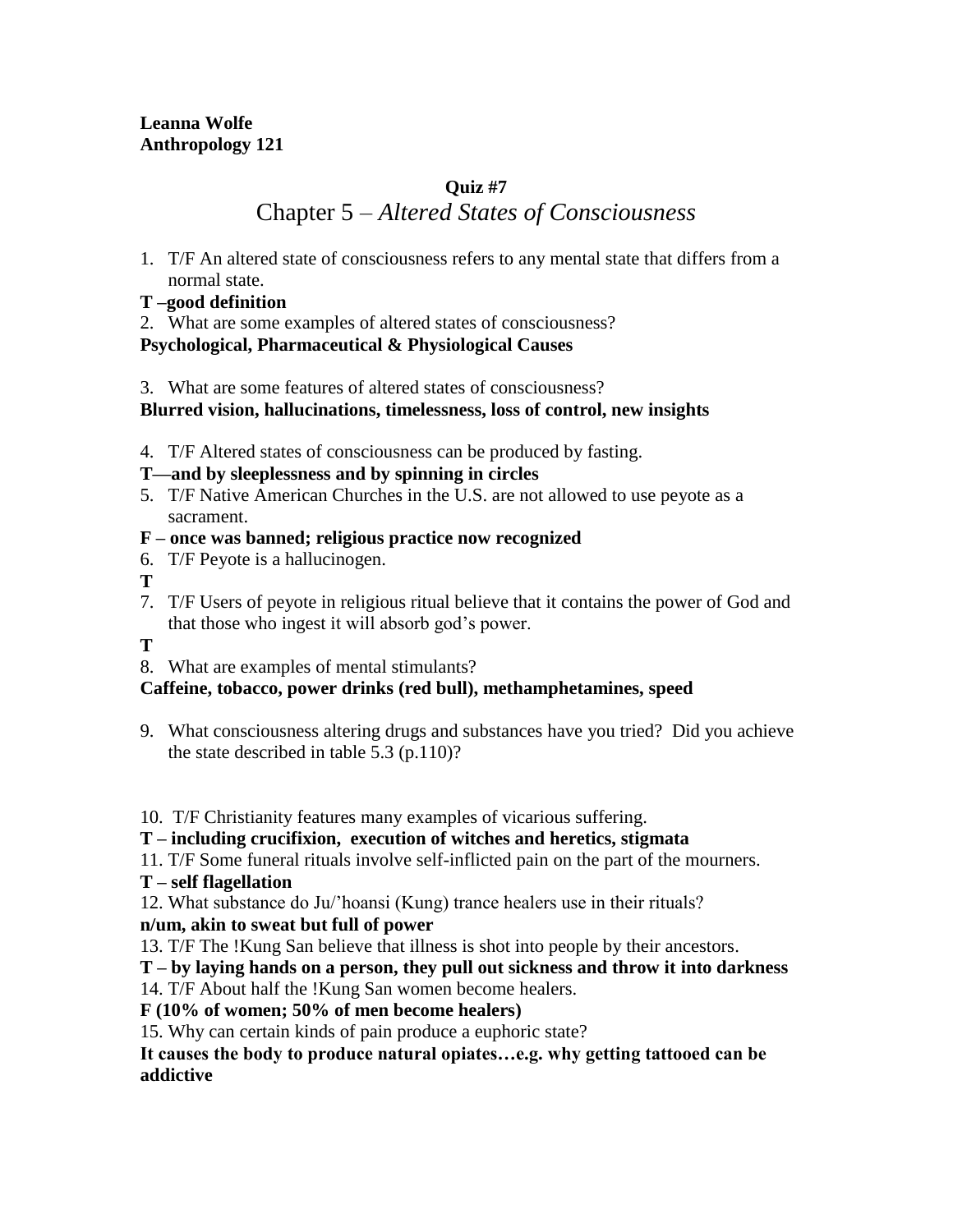16. T/F Pain can be experienced as healing and/or transformative.

- **T – re: rites of passage**
- 17. How does spirit possession work?
- **1 – A spirit enters the body to accomplish certain goals**

#### **2 - A person can be possessed by a spirit and need it to be exorcised**

- 18. T/F A unitary state is caused by being one with oneself.
- **F – One with the supernatural however it is conceived, re: one with the universe**
- 19. Why might a visual aura be interpreted by some to be a vision while others would consider it a pathology?

**Culture – depends on the existence of language that names the altered state of seeing such a vision…and being amongst others who respect such insight**

20. T/F For Holiness Church members, surviving a snakebite is a sign of god's grace. **T**

21. What might be the appeal of snake handling amongst members of the Holiness church?

**Life in a context where there is little sign of god's presence. With the recent influx of economic opportunities interest in such tests of god's grace have diminished.**

22. What's in a salvation cocktail? What is tested by drinking it?

**Lye (poison) and water. – Faith in god's presence of protect against harm**

- 23. T/F Psychological tests of serpent handlers indicate that in many ways they are more emotionally healthy than members of mainline Protestant churches.
- **T**
- 24. What is the name of the human-like spirits that the Yanomano recognize? a. Oxheheom b. Hekura c. Peyote d. Ayahuasca e. Natema

#### **B- inhaled via blowing ebene, a hallucinogen into the nose**

25. What are some methods in which drugs are taken?

**Smoking, injecting, swallowing, snorting, rectally, sniffing, patch, soaking**

26. T/F Rastafarians refer to marijuana as "wisdom weed."

**T – ganga (holy sacrament, offers a path to understandings of the self, the universe and god)**

27. What are the differences in regards to setting and intention that separate ritual drug use and that practiced in secular societies?

**Recreational – escape, e.g. get bombed, blasted –lost vs. enlightenment, knowledge, greater awareness, insight and control**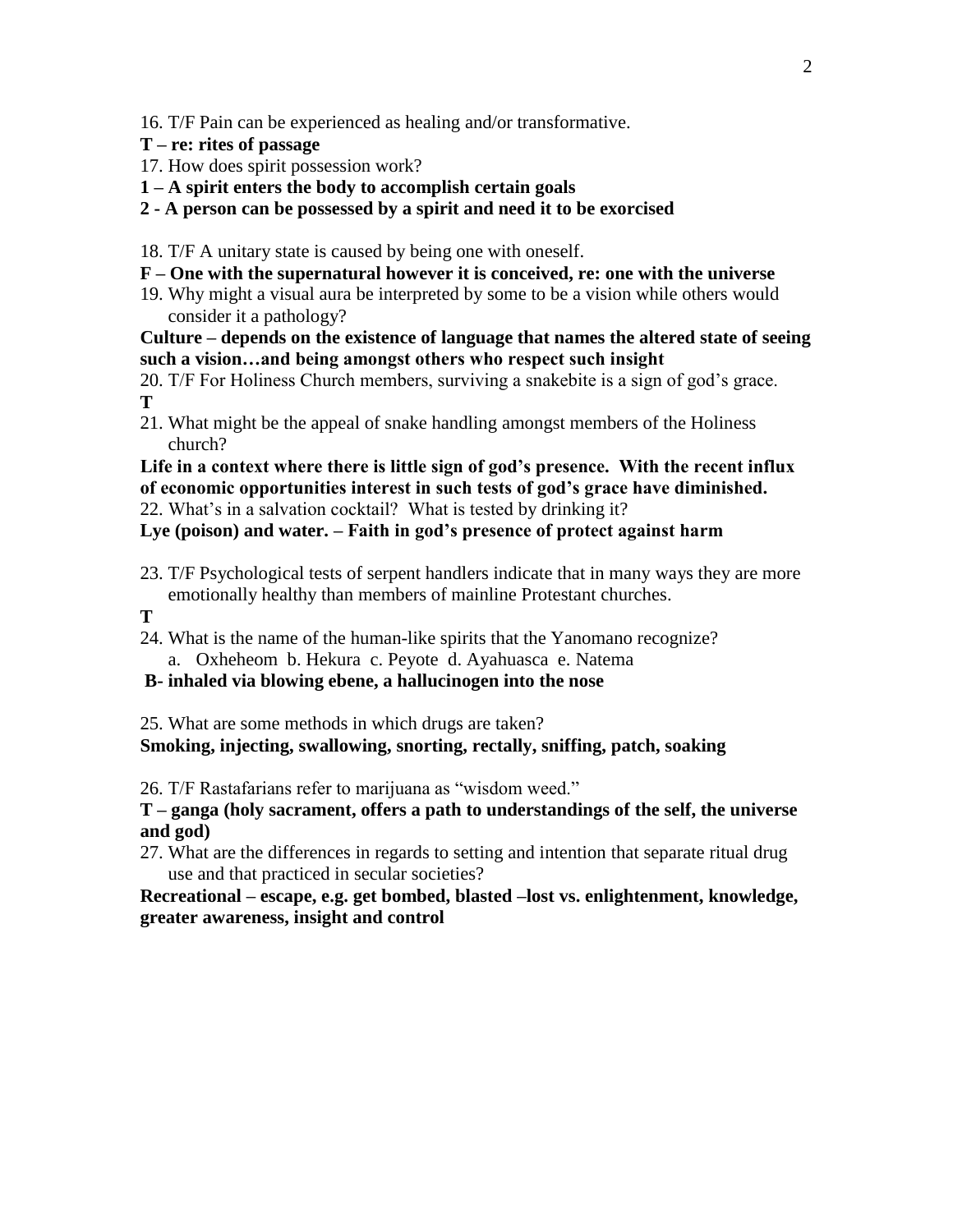# *Drug Culture Discussion*

1. What drugs do you use? Have you ever taken a prescription drug that was not specifically prescribed to you?

# **(Discussion)**

- 2. Have you ever taken a prescription drug in a manner other than how it was prescribed? **(Discussion)**
- 3. What over-the-counter drugs do you take?

#### **(Discussion)**

- 4. Are there drugs that you would not consider using? Why?
- **(Discussion)**
- 5. What is a drug?

#### **Any non-food substance that is used for medicinal, spiritual or recreational purposes**

- 6. T/F The most basic reason people use drugs is for healing.
- **T – both physical and mental – emotional and spiritual**
- 7. T/F The cultural meaning of various substances may vary greatly between different cultures.

**T – e.g. coca in Peru/Bolivia vs. Crack cocaine vs. Cocaine in the early coca cola recipe**

- 8. T/F Nearly all human groups have used drugs in meaningful ways.
- **T – Meaning depends on the group – all believe their use is the correct one**
- 9. T/F Religious specialists traditionally dispensed medicines.
- **T – Shamans, enabled visions of healing**
- 10. T/F Cultural knowledge determines a peoples' beliefs about drugs.

**T – different perspectives re: benefits and liabilities as well as trust in hallucinations**

11. T/F Marijuana smoking was legal in the U.S. until 1930.

**T – banned due to association with racism towards Mexican migrant farmworkers and Blacks**

12. Should marijuana be legalized?

**Re: Washington and Colorado…CA – medical marijuana**

- **For whom? Regulation? Recent propositions re: dispensaries**
- 13. T/F Tobacco can be a hallucinogen.
- **T – in it's unprocessed form )sacred/spiritual**
- 14. What drugs are legal in the US?

# **Tobacco, alcohol, caffeine, pharmaceuticals**

15. What drugs are illegal in the US?

# **Heroin, cocaine, speed, marijuana, LSD**

- 16. T/F Consideration of the culturally embedded meaning of drugs is necessary for enacting effective drug use policy.
- **T – Must be seen in a larger cultural context – actual use practices and beliefs…**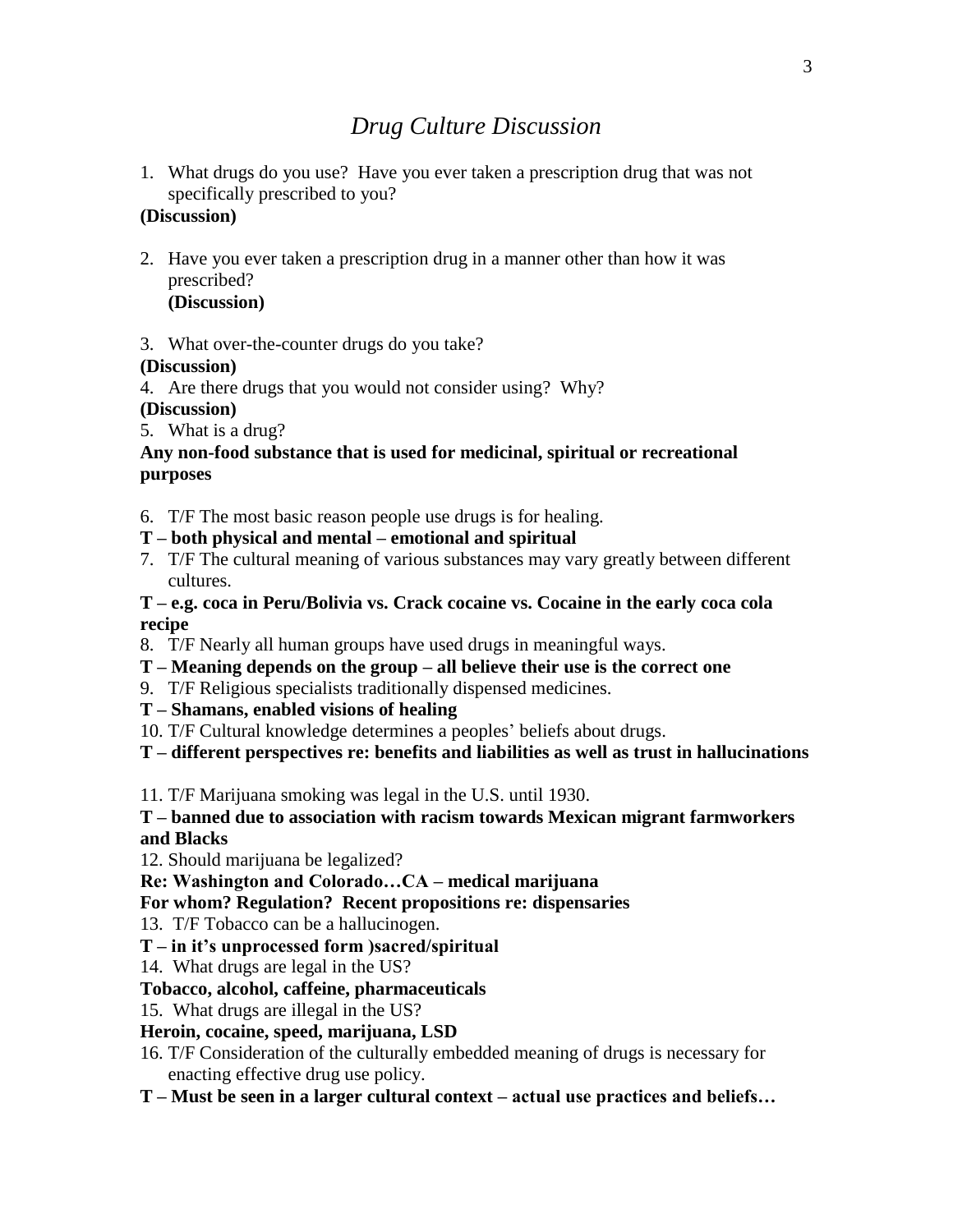# *Psychedelics and Religious Experience*

1. T/F The experiences resulting from the use of psychedelic drugs are often described in religious terms.

#### **T – insight, message, journey, realization, truth**

2. T/F The idea of mystical experiences resulting from drug use has been readily accepted in Western societies.

### **F – seen as not trustworthy; "Just Say No" seen as a better path…**

3. How do *drugged* people behave?

### **Goofy, out of control,**

4. Which psychedelics did Alan Watts experiment with? (select those that apply)

a. LSD b. marijuana c. ecstasy d. morning glory seeds e. peyote f. psilocybin (magic mushrooms)

# **A,B, F as well as mescaline**

5. Where did Alan Watts have his first experience with LSD?

a. on a beach in Maui b. at a commune in Big Sur c. in the Amazon jungle

d. the Neuropsychiatric Clinic at UCLA e. the Langley Porter mental health clinic in San Francisco

D…second was at Langley Porter

6. What were the four dominant characteristics of Watts' experiments with psychedelics? (Select 4)

a. slowing down of time b. awareness of polarity c. kinship with animals d. awareness of relativity e. awareness of eternal energy.

# **A,B, D, E**

7. T/F Watts found that he became reliant on psychedelics for achieving cosmic consciousness.

# **F – more it enabled independent access (functioned as a teacher/guide)**

8. T/F Sensing "at oneness" with God and/or the universe is antithetical to Western religions including Christianity and Judaism.

#### **T – e.g. unitary state**

9. When Watts refers to "Los Angelization" what is he contending?

a. the worship of movie-stars b. reliance on technology causing an alienation between man and nature c. transport by freeways rather than soul travel d. reliance on prescription drugs rather than natural hallucinogens e. watching too much television rather than having human-human experience

# **B**

10. Is the use of psychedelic drugs dangerous? Would you take them?

# **(Discussion)**

11. Should the use of psychedelic drugs be legalized for research in pursuit of religious experience?

# **Originally done by the US Army, later Timothy Leary at Harvard U.**

12. One purpose of a ritual setting for the taking of a drug is to:

a. prevent madness b. induce sleep c. promote temporary alienation

d. enhance spiritualism

# **A – need guide, Road Man**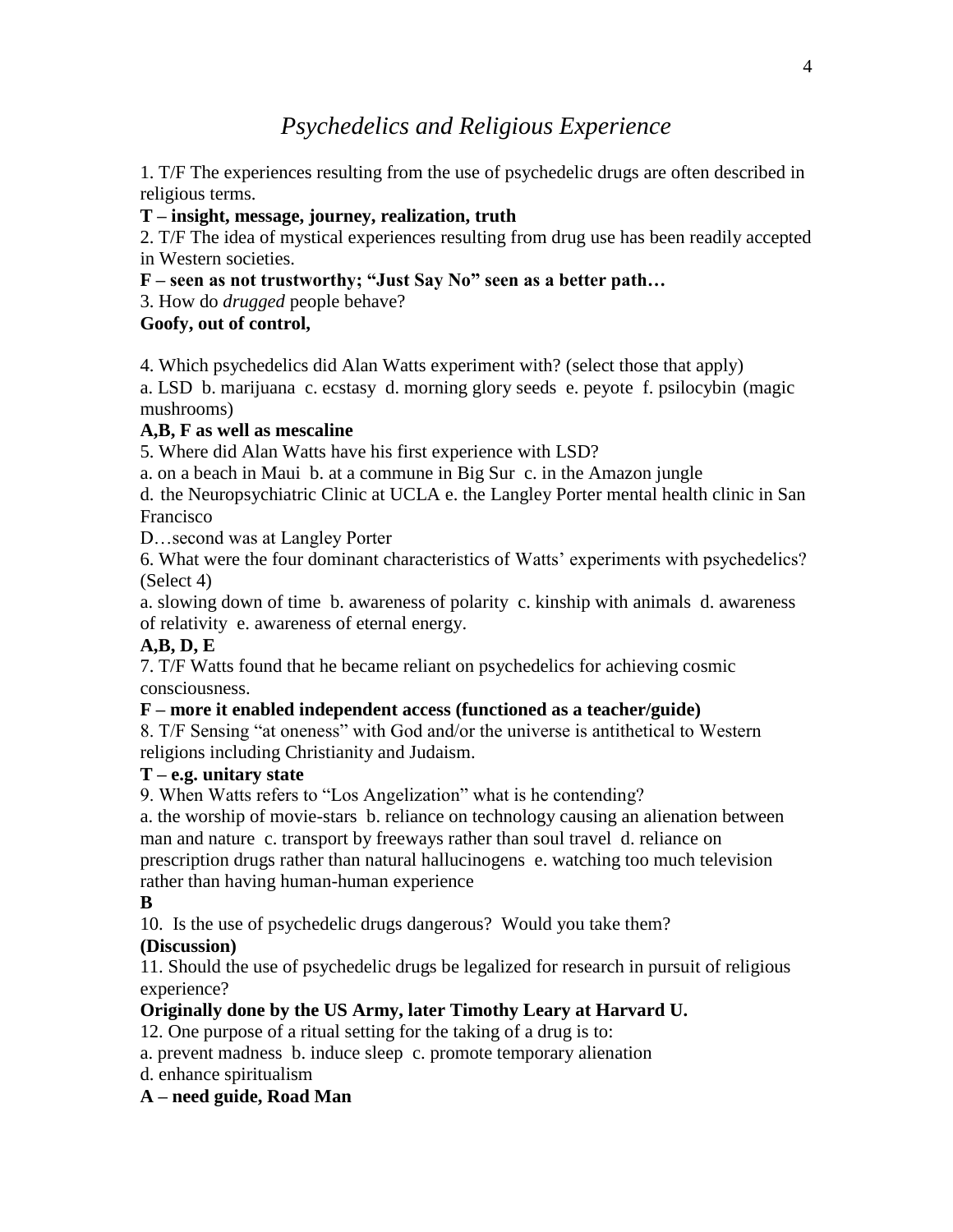13. What are some of the drugs used by traditional peoples? How are they used? **Peyote, Ayahuasca, datura, morning glory seeds, coca, agave**

# *Alcohol in the Western World*

#### 1. How is alcohol regarded today?

#### **Social lubricant, sophisticated dining beverage, cardiovascular benefactor and agent of destruction, re: drinking and driving**

2. Why was alcohol considered the "Water of Life" in the Middle Ages?

#### **Safer to drink than water, fermentation killed pathogens**

3. Why did Prussia's Frederick the Great (1777) consider beer a superior beverage to coffee?

#### **Beer regarded as nourishing…caffeine unpredictable effects. Too much money being spent on coffee (even today!)**

- 4. T/F 5,000 years ago Egyptians and Babylonians drank beers made from barley and wheat.
- **T – basic diet…led to discovery of fermentation**
- 5. When and where did wine production begin?

#### **Armenia, 6000 BC**

6. T/F The Old and New Testaments make frequent mention to water being a common human beverage.

#### **F - wine**

- 7. T/F During the Middle Ages alcohol was rarely served in Asia.
- **T – largely tea was served (water boiling made it a safe beverage)**
- 8. T/F Throughout Western history the normal state of mind may have been one of inebriation.
- **T – only recently have we been focused on sobriety**
- 9. T/F Concerns over temperance may have led to the incorporation of wine into everyday Hebrew ritual.
- **T – guidance so to restrain undisciplined drinking (context, amount, purpose)**
- 10. T/F The 17<sup>th</sup> century Christian church banned the production and consumption of wine.
- **F – They were the largest producer**
- 11. When did the drinking of non-alcoholic beverages become popular in Europe? **Beginning of 17th c**
- 12. When was alcoholism first considered to be a disease?
- **19th c. re: advent of distillation**
- 13. T/F Alcoholism is the primary cause of preventable death in the U.S.
- **F – biggest culprits are smoking tobacco, poor diet, sedentary way of life**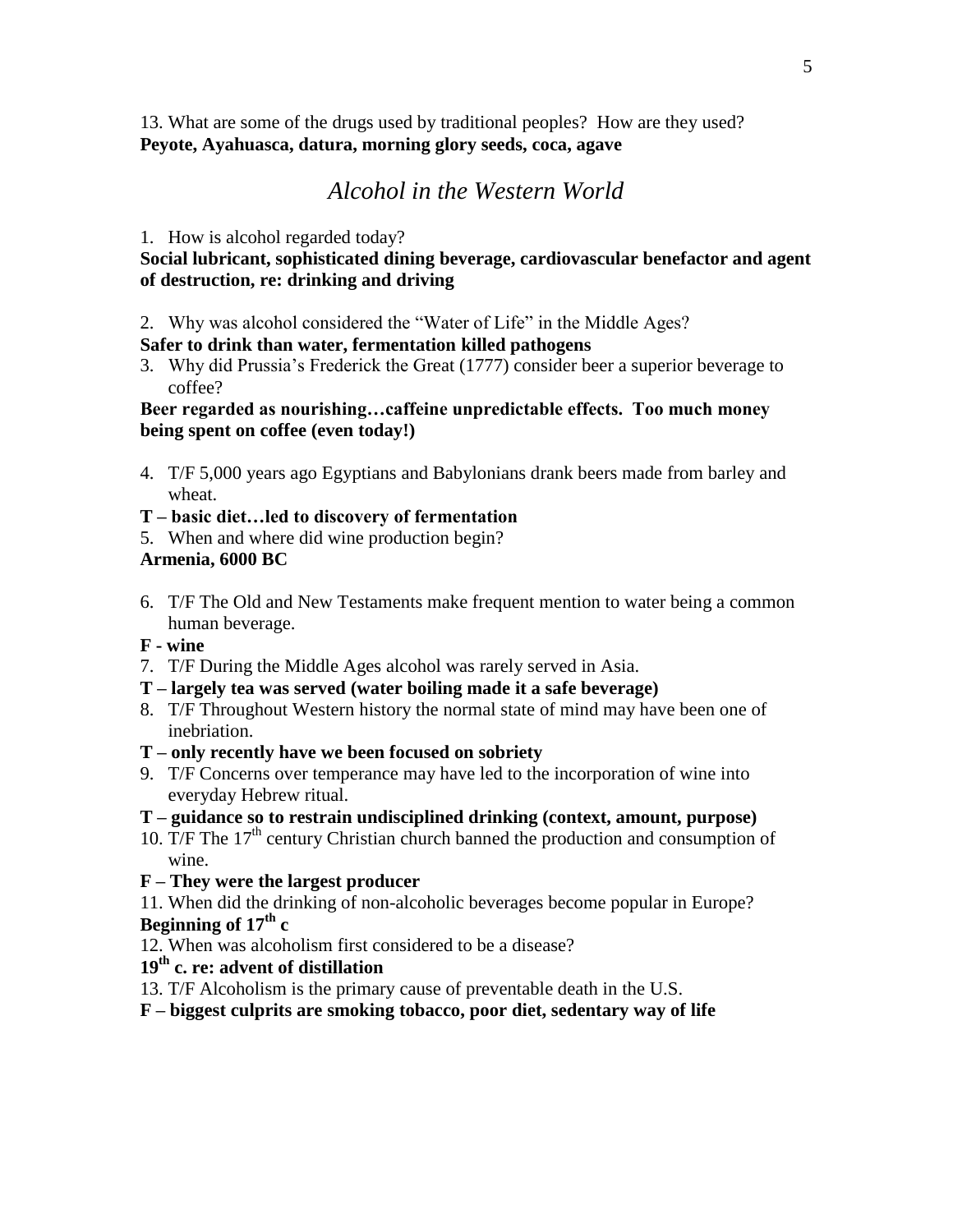# *History of Peyotism and the Peyote Church*

1. T/F A peyote ceremony is akin to a prayer meeting during which peyote is eaten by participants under leadership of a road man. **T**

2. What are the four elements of the Peyote rite? (pick four)

a. prayer b. singing c. drumming d. eating the Peyote e. tripping f. contemplation **A,B,C,D,**

3. How is Peyote taken? (select all that apply)

a. by enema b. eating the plant (fresh or dried) c. intravenous injection d. smoking e. as a tea f. snorting the powder

#### **B,E**

4. How much Peyote is usually taken?

### **Depends on the person and the prescription offered by the Shaman/Road Man**

5. T/F The Navajo tribal government once decreed that the peyote religion was illegal. **T**

6. How might a shaman use peyote to heal a sick person?

**Both take it. Gives shaman access to the illness in the sick person.** 

7. What is happening when a sick person vomits from having taken Peyote? **Cleansing—removal of illness causing spirits**

8. What are some of the ways that Peyote teaches?

**Respect for the power of nature – personal clarity**

9. Why might nonmembers of the Native American Church have different experiences under the influence of Peyote than members?

**No roadman – no guidance, not taken with the same intention re: healing and insight**

# *The Sound of Rushing Water*

1. Where do the Jivaro live?

#### **Ecuador**

2. T/F The Jivaro believe that witchcraft is the cause of the vast majority of illnesses and non-violent deaths.

**T**

3. Why do the Jivaro consider normal waking life to be "a lie?"

**Under the influence of Natema/Ayahuasca they can see "the truth"**

4. The Jivaro recognize which two kinds of shamans?

a. curing b. diagnostic c. bewitching d. possessing e. magical **A,C**